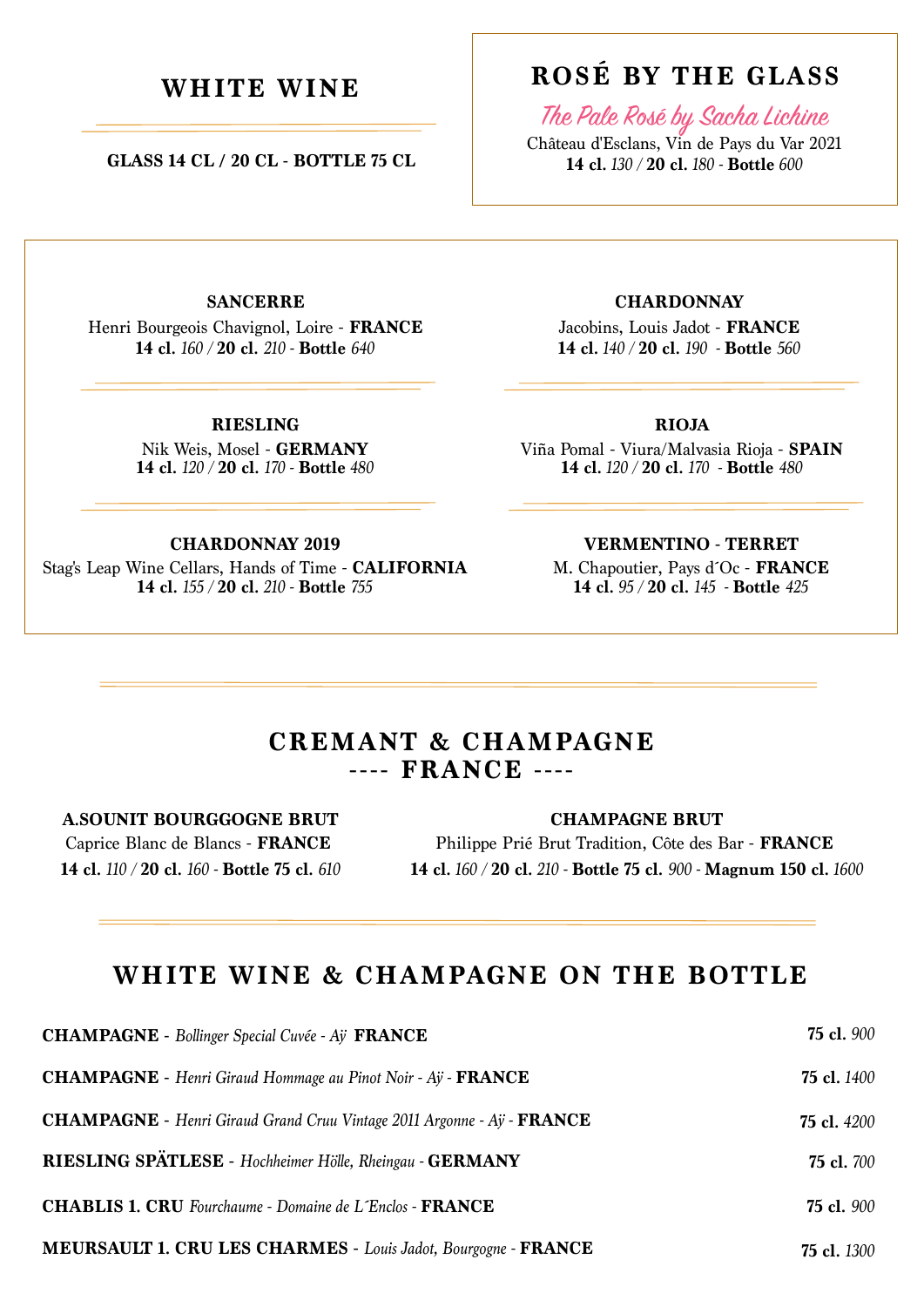#### **GLASS 14 CL / 20 CL - BOTTLE 75 CL**

# **RED WINE LAMBRUSCO**

Grasparossa di Castelvetro

La Cantina Settecani, Reggio Romagna - **ITALY 14 cl.** *95 /* **20 cl.** *145 -* **Bottle** *440*

*Mixed Nuts 49*

*Green Olives 49 Smoked Almonds 49 Peanuts 49*

*Jamón Ibérico Ham & Manchego 149 Pommes Frites w. Truffle 89 Hummus w. Veggie-sticks 89* 

*Pommes Frites w. Truffle 89*

Ribera del Duero 2018 - **SPAIN 14 cl.** *250 /* **20 cl.** *350 -* **Bottle** *1300* **PSI - PETER SISSECK**

Purato, Sicily - **ITALY 14 cl.** *110 /* **20 cl.** *160 -* **Bottle** *500* **NERO D´AVOLA**

#### **ZINFANDEL OLD WINE**

**14 cl.** *125 /* **20 cl.** *175 -* **Bottle** *575* Black Ink California - **USA**

#### **PINOT NERO**

**14 cl.** *140 /* **20 cl.** *190 -* **Bottle** *650* Partick Uccelli, Alto Adige - **ITALY**

**14 cl.** *160 /* **20 cl.** *210 -* **Bottle** *750* Tempranillo - Artuke Pies Negros Tinto - **SPAIN RIOJA**

Les Petites Pierres Louis Jadot - **FRANCE BOURGOGNE PINOT NOIR**

**14 cl.** *165 /* **20 cl.** *215 -* **Bottle** *775*

#### **BAROLO**

**14 cl.** *170 /* **20 cl.** *220 -* **Bottle** *800* M.Abbona, Piemonte - **ITALY**

#### **GRENACHE/SYRAH**

**14 cl.** *95 /* **20 cl.** *145 -* **Bottle** *425* M. Chapoutier, Pays d´Oc - **FRANCE**

## **RED WINE ON THE BOTTLE**

| <b>MARGAUX</b> - Château Fontarney Bordeaux 2016 - FRANCE                                     | <b>75 cl.</b> 900  |
|-----------------------------------------------------------------------------------------------|--------------------|
| <b>MOREY-SAINT-DENIS</b> - Vieilles Vignes, Domaine Lignier-Michelot, Bourgogne 2018 - FRANCE | <b>75 cl.</b> 1000 |
| <b>GEVREY-CHAMBERTIN</b> - Clos Villages, Domaine Livera, Bourgogne 2020 - FRANCE             | <b>75 cl.</b> 1500 |
| RIVETTO BAROLO - Serralunga d'Alba, Piemonte 2017 - ITALY                                     | <b>75 cl.</b> 1500 |
| <b>CABERNET SAUVIGNON</b> - Stag's Leap Wine Cellars, Fay 2018 - <b>NAPA VALLEY</b>           | <b>75 cl.</b> 1800 |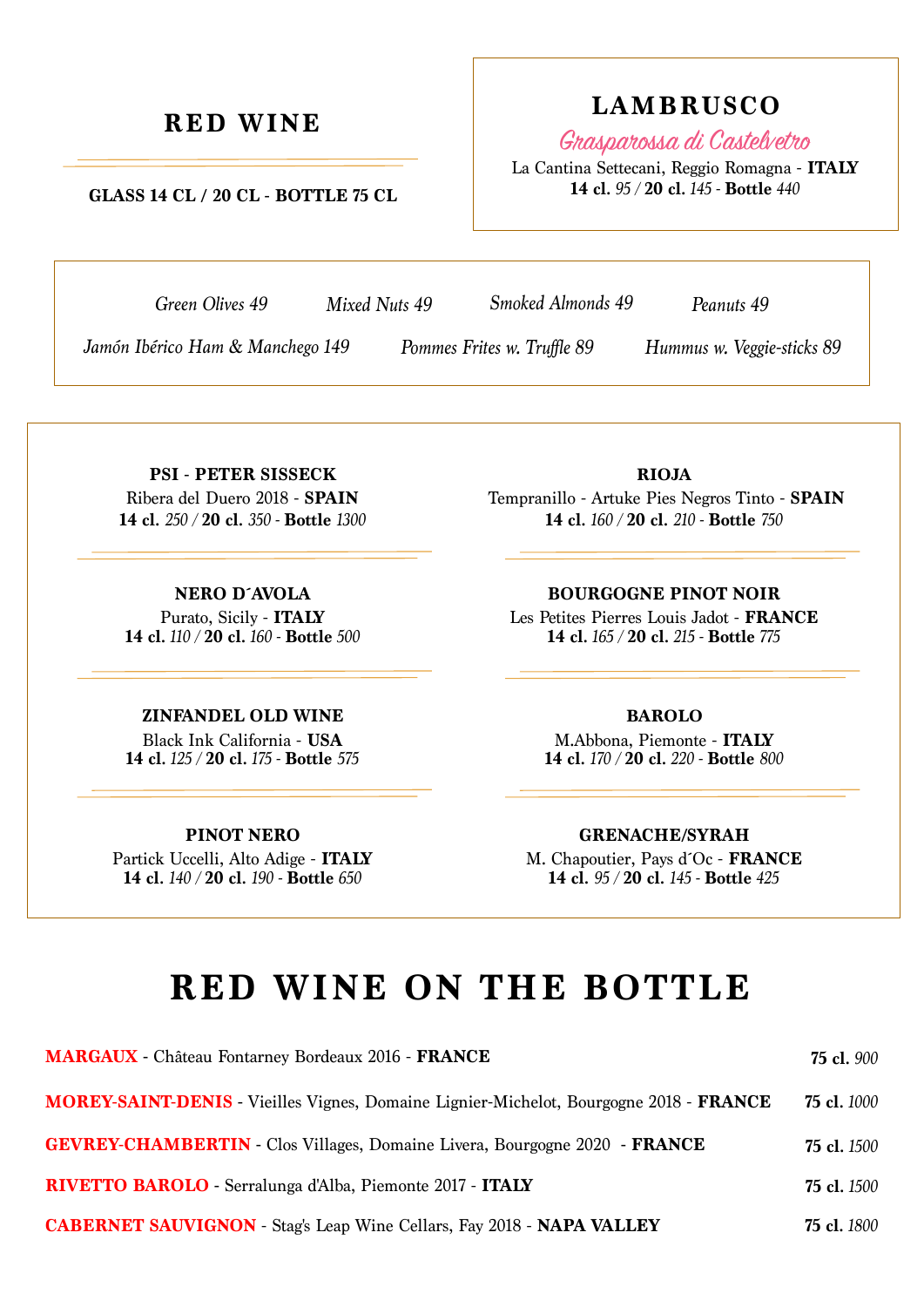### **TEA SELECTION FROM CHAPLON**

**65 PER TEAPOT / 20 FOR ONE REFILL**

**QUINCE TEA**

*Organic Tea* Green and white Ceylon tea with notes of quince

#### **LIMA TEA**

*Organic Tea*

#### **CASABLANCA**

*Organic Tea* Green and white Ceylon tea w. mint, apple & flowers Green and white Ceylon tea w. lemongrass, mint & flowers

#### **FULDMÅNE**

Green ceylon tea w. lemongrass & natural sweetness *Organic Tea*

#### **MINT**

*Organic Tea* Black and green Ceylon tea w. mint & flowers

#### **EARL GREY**

*Organic Tea* Black Ceylon tea w. bergamot

*Organic Tea* Green and white Ceylon tea w. peach and mango **PEACH & MANGO**

### **COFFEE & CAKE**

*Carrot Cake 55* **-** *Brownie 35* **-** *Homemade Cookie 15* **-** *Crème Brûlée 89 - Chocolate Mousse 99*

*Espresso 25*

*Americano 35*

*Cortado 35*

*Flatwhite 45*

*Cafe Latte 45*

*Oat milk / Lactose free milk 10 Chai latte 55*

*Caramel latte 55*

*Hazelnut latte 55*

*Vanilia latte 55*

*Moka Latte 55*

*Hot chocolate w. whipped cream 60*

*Cappuccino 45 Iced latte w. syrup 55*